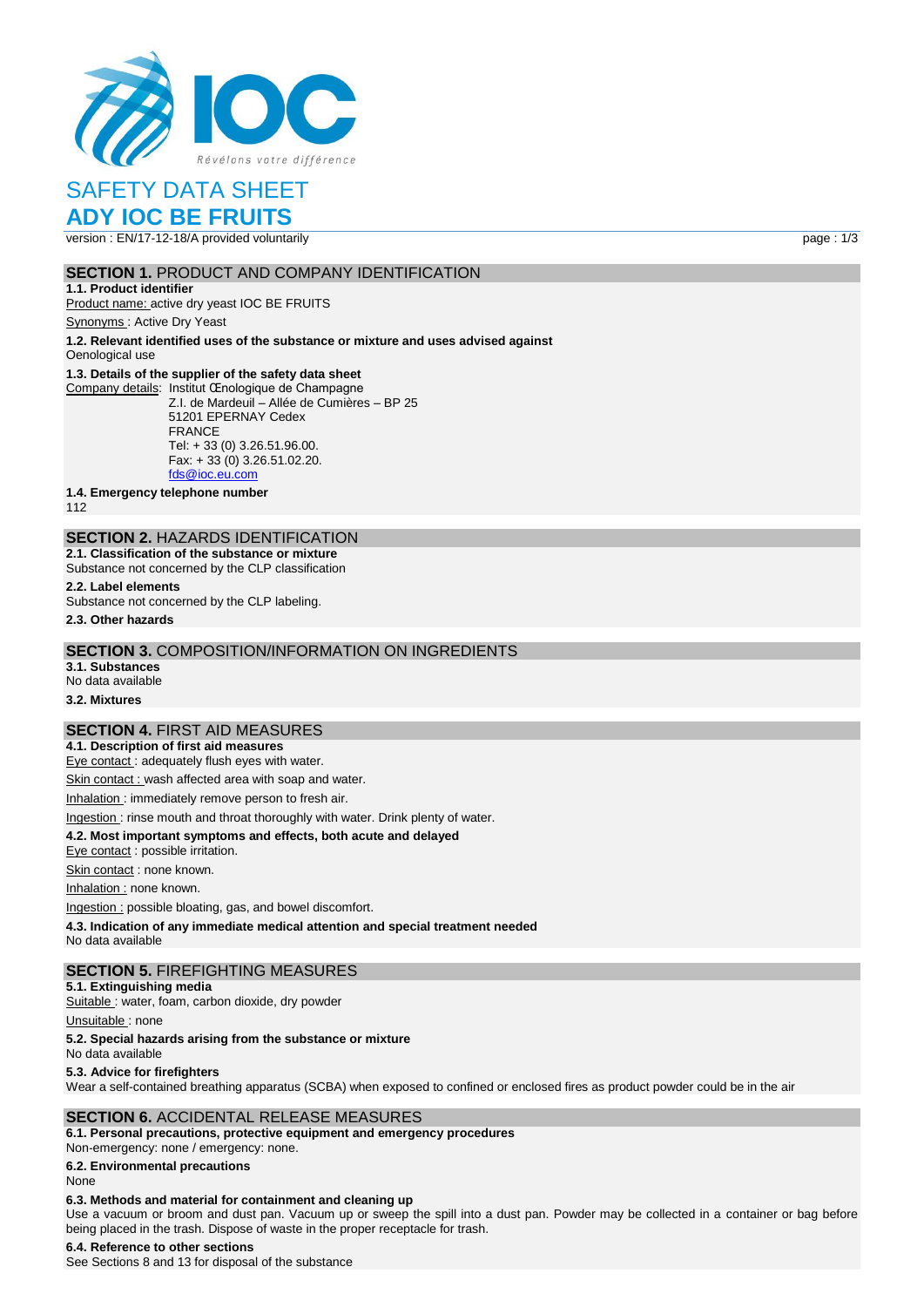

# SAFETY DATA SHEET

# **ADY IOC BE FRUITS**

version : EN/17-12-18/A provided voluntarily example of the state of the state of the page : 2/3

#### **SECTION 7.** HANDLING AND STORAGE

#### **7.1. Precautions for safe handling**

Handling : avoid breathing dust. Avoid contact with eyes.

Occupational hygiene : wash hands thoroughly after handling.

#### **7.2. Conditions for safe storage, including any incompatibilities**

Risks : not at risk for corrosion, fire, explosion, or chemical reaction.

Place of storage : no special instruction to minimize risks (see above). Store according to label directions to maintain label guarantees.

Fire/explosion protection: none needed.

#### **7.3. Specific end use(s)**

Recommended packaging material: Paper bags.

# **SECTION 8.** EXPOSURE CONTROL / PERSONAL PROTECTION

**8.1. Control parameters** See section 15. **8.2. Exposure controls** Engineering : none Eye/face protection : protective glasses should be worn in conditions of excessive dusting. Skin Hand : none Other : none. Wear appropriate clothing for work. Respiratory protection : protective mask should be worn in conditions of excessive dusting. Thermal protection: none Environmental exposure : none.

# **SECTION 9.** PHYSICAL AND CHEMICAL PROPERTIES

**9.1. Information on basic physical and chemical properties** Apperance : Granuled Odour :Typical yeast Odour threshold : not Applicable pH: not Applicable Melting / freezing point : not Applicable Initial boiling point and boiling range : not Applicable Flash point: not Applicable Evaporation rate: not Applicable Flammability (solid, gas): not Applicable Upper/lower flammability or explosive limits: not Applicable Vapour pressure: not Applicable Vapour density: not Applicable Relative density: not Applicable Solubility(ies): Yes Partition coefficient: n-octanol/water: not Applicable Auto-ignition temperature: not Applicable Decomposition temperature: not Applicable Viscosity: not Applicable Explosive properties: not Applicable Oxidising properties: not Applicable **9.2. Other information**

# **SECTION 10. STABILITY AND REACTIVITY**

**10.1. Reactivity** Not reactive **10.2. Chemical stability** Stable **10.3. Possibility of hazardous reactions** None **10.4. Conditions to avoid** None